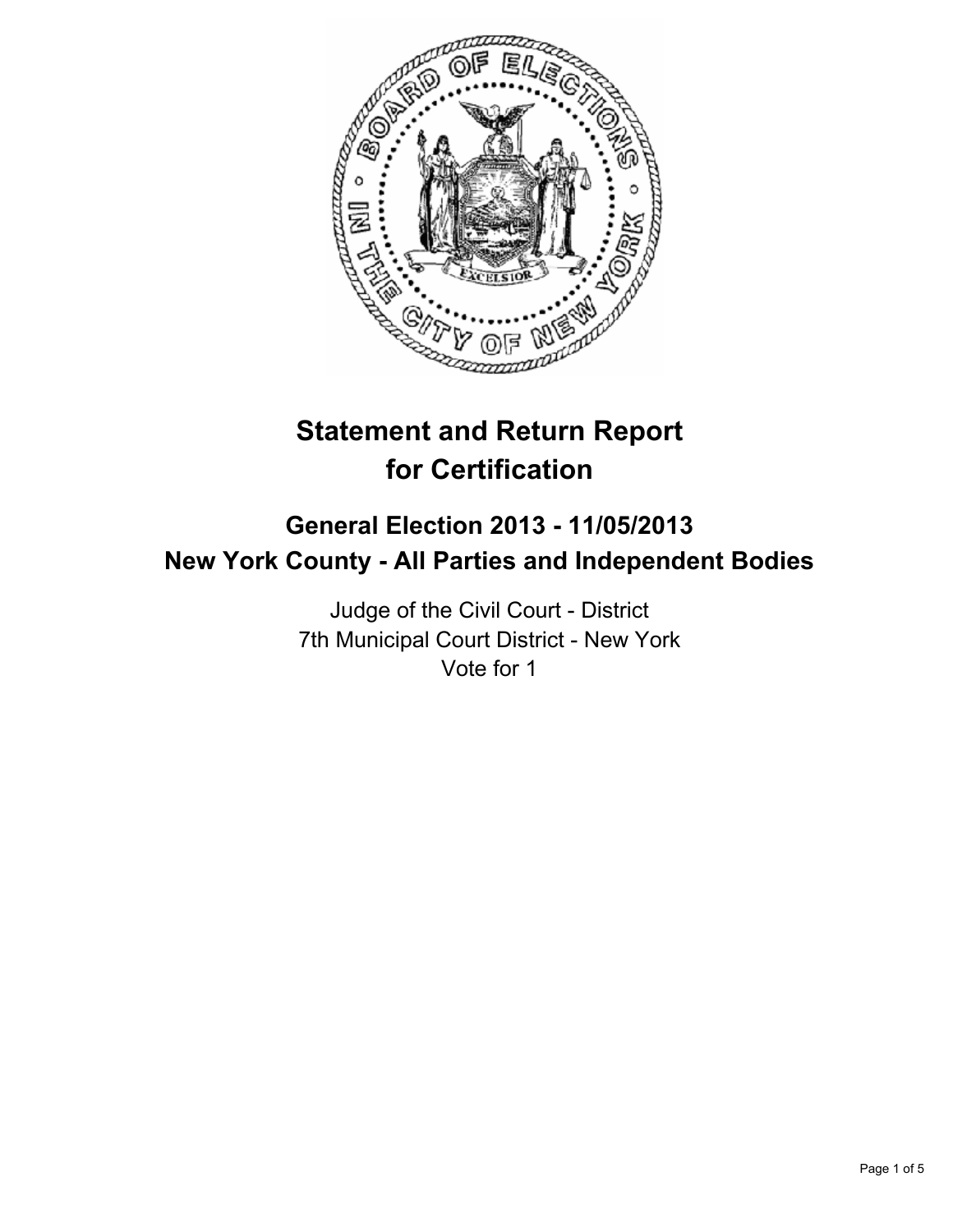

#### **Assembly District 69**

| <b>PUBLIC COUNTER</b>                                    | 4,547        |
|----------------------------------------------------------|--------------|
| <b>EMERGENCY</b>                                         | 0            |
| ABSENTEE/MILITARY                                        | 220          |
| <b>FFDFRAI</b>                                           | 0            |
| SPECIAL PRESIDENTIAL                                     | $\mathbf{0}$ |
| <b>AFFIDAVIT</b>                                         | 41           |
| <b>Total Ballots</b>                                     | 4,808        |
| Less - Inapplicable Federal/Special Presidential Ballots | 0            |
| <b>Total Applicable Ballots</b>                          | 4,808        |
| DENISE DOMINGUEZ (DEMOCRATIC)                            | 3,605        |
| ADAM KINORY (WRITE-IN)                                   | 1            |
| CLAUDIA E.RAY (WRITE-IN)                                 | 1            |
| DANIE BRONELL (WRITE-IN)                                 | 1            |
| ED SULLIVAN (WRITE-IN)                                   | 1            |
| JOHN TEST (WRITE-IN)                                     | 1            |
| JONATHAN MOORE (WRITE-IN)                                | 1            |
| MICHAEL BLOOMBERG (WRITE-IN)                             | 1            |
| PATRICIA DARCY (WRITE-IN)                                | 1            |
| PATRICK DARCY (WRITE-IN)                                 | 1            |
| STEVEN TARASK (WRITE-IN)                                 | 1            |
| THOMAS MERRILL (WRITE-IN)                                | 1            |
| UNATTRIBUTABLE WRITE-IN (WRITE-IN)                       | 5            |
| <b>Total Votes</b>                                       | 3,621        |
| Unrecorded                                               | 1,187        |
|                                                          |              |

#### **Assembly District 70**

| <b>PUBLIC COUNTER</b>                                    | 7,234 |
|----------------------------------------------------------|-------|
| <b>EMERGENCY</b>                                         | 6     |
| ABSENTEE/MILITARY                                        | 154   |
| FEDERAL                                                  | 0     |
| <b>SPECIAL PRESIDENTIAL</b>                              | 0     |
| <b>AFFIDAVIT</b>                                         | 131   |
| <b>Total Ballots</b>                                     | 7,525 |
| Less - Inapplicable Federal/Special Presidential Ballots | 0     |
| <b>Total Applicable Ballots</b>                          | 7,525 |
| DENISE DOMINGUEZ (DEMOCRATIC)                            | 5,739 |
| DAVID CARLISIE (WRITE-IN)                                | 1     |
| LUIS TEJADA (WRITE-IN)                                   | 8     |
| UNATTRIBUTABLE WRITE-IN (WRITE-IN)                       | 1     |
| <b>Total Votes</b>                                       | 5,749 |
| Unrecorded                                               | 1,776 |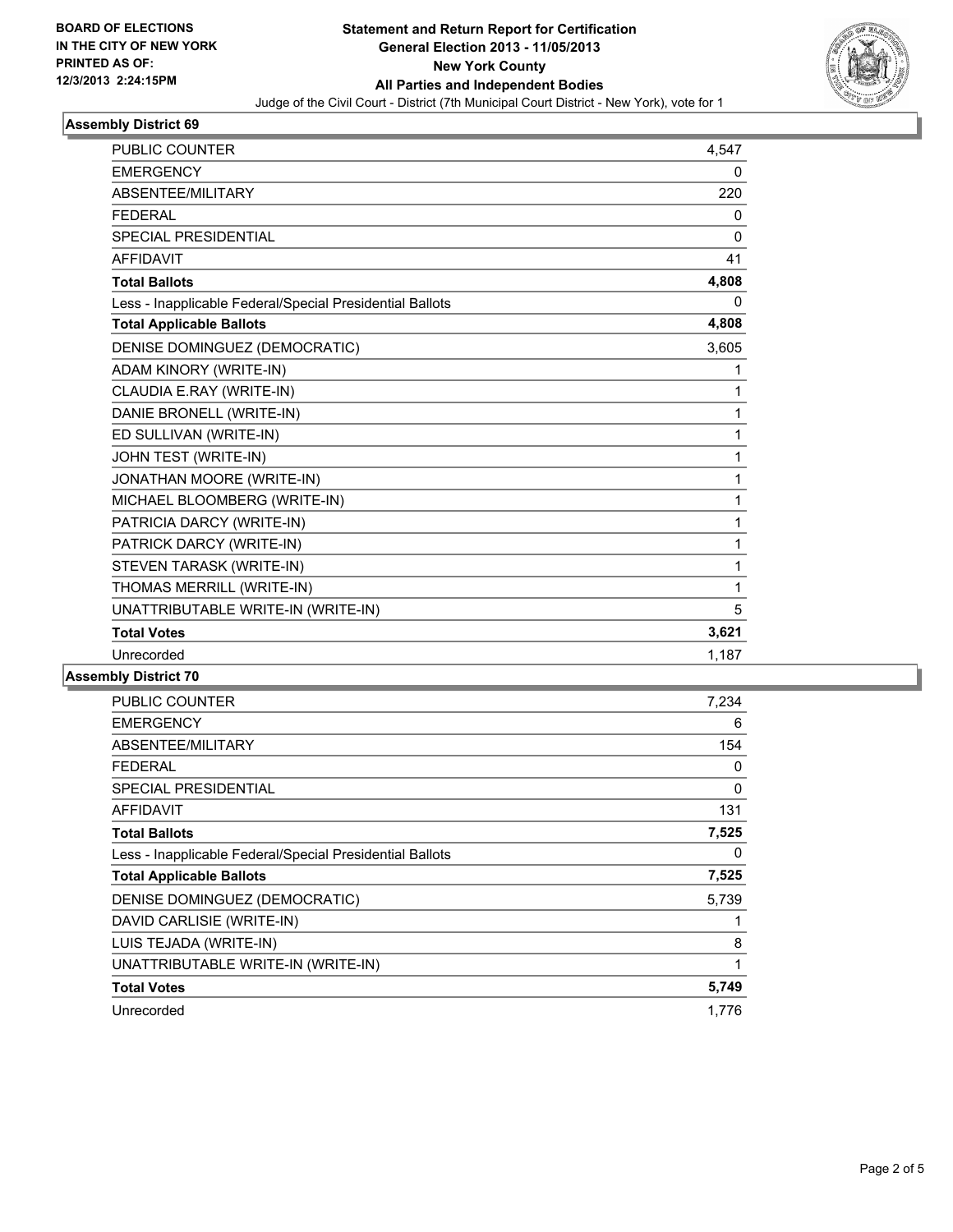

#### **Assembly District 71**

| <b>PUBLIC COUNTER</b>                                    | 15,915   |
|----------------------------------------------------------|----------|
| <b>EMERGENCY</b>                                         | 0        |
| ABSENTEE/MILITARY                                        | 346      |
| <b>FEDERAL</b>                                           | 0        |
| SPECIAL PRESIDENTIAL                                     | $\Omega$ |
| <b>AFFIDAVIT</b>                                         | 224      |
| <b>Total Ballots</b>                                     | 16,485   |
| Less - Inapplicable Federal/Special Presidential Ballots | 0        |
| <b>Total Applicable Ballots</b>                          | 16,485   |
| DENISE DOMINGUEZ (DEMOCRATIC)                            | 12,398   |
| ANDREW ALEU (WRITE-IN)                                   | 1        |
| EDWARD WARREN (WRITE-IN)                                 | 1        |
| HEATHER ROSENBAUM (WRITE-IN)                             | 1        |
| JOHN TEST (WRITE-IN)                                     | 1        |
| LUIS TEJADA (WRITE-IN)                                   | 50       |
| MIGUEL TEJADA (WRITE-IN)                                 | 3        |
| SAMATHA GONZALEZ (WRITE-IN)                              | 1        |
| THOMAS GILES (WRITE-IN)                                  | 1        |
| TRAVIS HARRIS (WRITE-IN)                                 | 1        |
| UNATTRIBUTABLE WRITE-IN (WRITE-IN)                       | 15       |
| VITA DEVYATKIN (WRITE-IN)                                | 1        |
| <b>Total Votes</b>                                       | 12,474   |
| Unrecorded                                               | 4,011    |

#### **Assembly District 72**

| PUBLIC COUNTER                                           | 16,145 |
|----------------------------------------------------------|--------|
| <b>EMERGENCY</b>                                         | 0      |
| ABSENTEE/MILITARY                                        | 228    |
| <b>FEDERAL</b>                                           | 0      |
| SPECIAL PRESIDENTIAL                                     | 0      |
| <b>AFFIDAVIT</b>                                         | 251    |
| <b>Total Ballots</b>                                     | 16,624 |
| Less - Inapplicable Federal/Special Presidential Ballots | 0      |
| <b>Total Applicable Ballots</b>                          | 16,624 |
| DENISE DOMINGUEZ (DEMOCRATIC)                            | 12,406 |
| ALBINA LOPEZ (WRITE-IN)                                  | 1      |
| CHARLES GOODMAN (WRITE-IN)                               | 1      |
| CONSENTINE SULTONA (WRITE-IN)                            | 1      |
| DANNY TREJO (WRITE-IN)                                   | 1      |
| DEMA LATSHANG (WRITE-IN)                                 | 1      |
| MICHAEL MURRAY (WRITE-IN)                                | 1      |
| SETH GUTHARTZ (WRITE-IN)                                 | 1      |
| UNATTRIBUTABLE WRITE-IN (WRITE-IN)                       | 19     |
| YAEL BURNER (WRITE-IN)                                   | 1      |
| <b>Total Votes</b>                                       | 12,433 |
| Unrecorded                                               | 4,191  |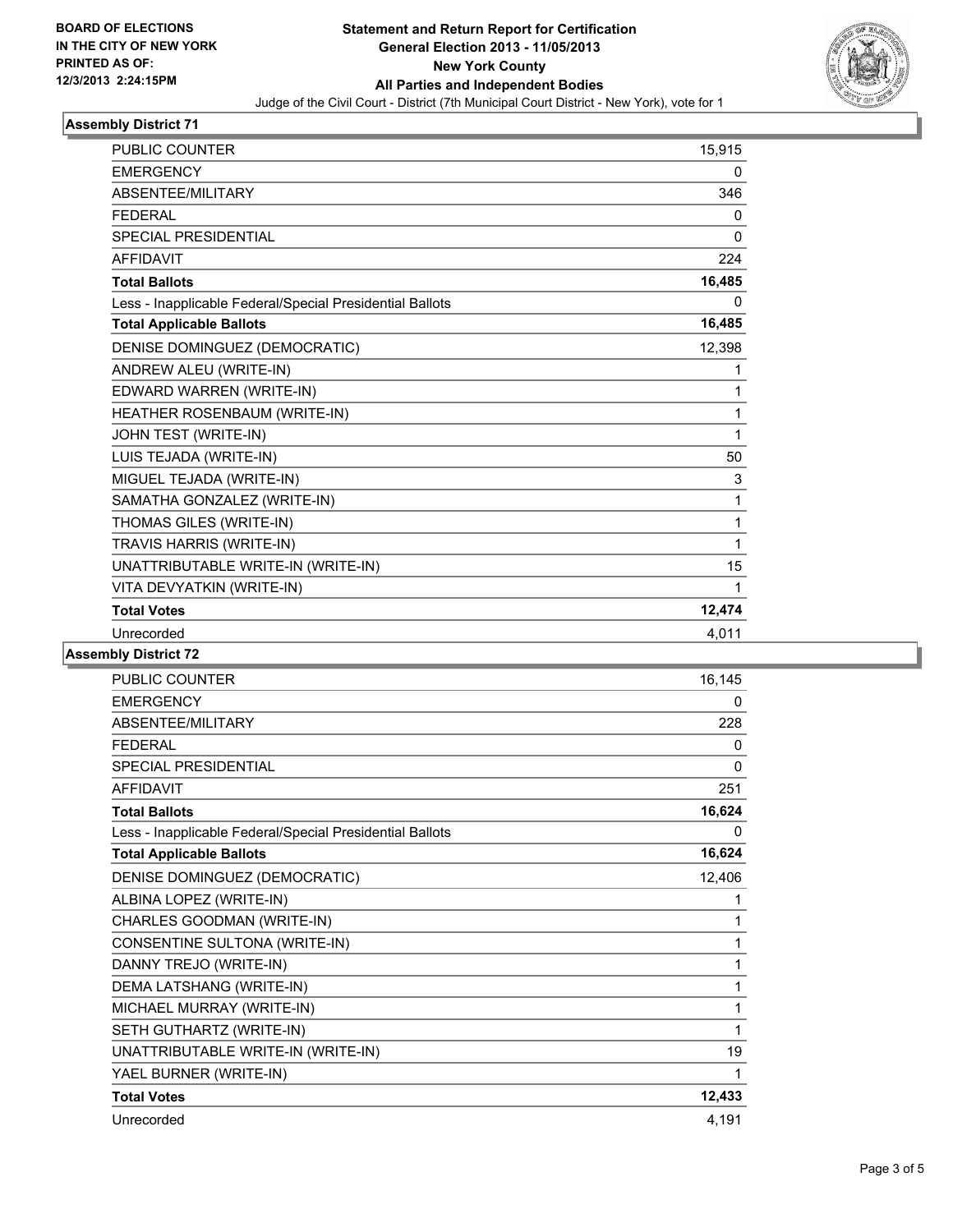

#### **Total for Judge of the Civil Court - District (7th Municipal Court District - New York) - New York County**

| <b>PUBLIC COUNTER</b>                                    | 43,841       |
|----------------------------------------------------------|--------------|
| EMERGENCY                                                | 6            |
| ABSENTEE/MILITARY                                        | 948          |
| FEDERAL                                                  | 0            |
| SPECIAL PRESIDENTIAL                                     | 0            |
| AFFIDAVIT                                                | 647          |
| <b>Total Ballots</b>                                     | 45,442       |
| Less - Inapplicable Federal/Special Presidential Ballots | 0            |
| <b>Total Applicable Ballots</b>                          | 45,442       |
| DENISE DOMINGUEZ (DEMOCRATIC)                            | 34,148       |
| ADAM KINORY (WRITE-IN)                                   | 1            |
| ALBINA LOPEZ (WRITE-IN)                                  | 1            |
| ANDREW ALEU (WRITE-IN)                                   | 1            |
| CHARLES GOODMAN (WRITE-IN)                               | $\mathbf 1$  |
| CLAUDIA E.RAY (WRITE-IN)                                 | 1            |
| CONSENTINE SULTONA (WRITE-IN)                            | 1            |
| DANIE BRONELL (WRITE-IN)                                 | $\mathbf 1$  |
| DANNY TREJO (WRITE-IN)                                   | 1            |
| DAVID CARLISIE (WRITE-IN)                                | 1            |
| DEMA LATSHANG (WRITE-IN)                                 | $\mathbf 1$  |
| ED SULLIVAN (WRITE-IN)                                   | 1            |
| EDWARD WARREN (WRITE-IN)                                 | 1            |
| HEATHER ROSENBAUM (WRITE-IN)                             | $\mathbf{1}$ |
| JOHN TEST (WRITE-IN)                                     | 2            |
| JONATHAN MOORE (WRITE-IN)                                | 1            |
| LUIS TEJADA (WRITE-IN)                                   | 58           |
| MICHAEL BLOOMBERG (WRITE-IN)                             | 1            |
| MICHAEL MURRAY (WRITE-IN)                                | 1            |
| MIGUEL TEJADA (WRITE-IN)                                 | 3            |
| PATRICIA DARCY (WRITE-IN)                                | 1            |
| PATRICK DARCY (WRITE-IN)                                 | 1            |
| SAMATHA GONZALEZ (WRITE-IN)                              | $\mathbf{1}$ |
| SETH GUTHARTZ (WRITE-IN)                                 | 1            |
| STEVEN TARASK (WRITE-IN)                                 | 1            |
| THOMAS GILES (WRITE-IN)                                  | 1            |
| THOMAS MERRILL (WRITE-IN)                                | 1            |
| TRAVIS HARRIS (WRITE-IN)                                 | 1            |
| UNATTRIBUTABLE WRITE-IN (WRITE-IN)                       | 40           |
| VITA DEVYATKIN (WRITE-IN)                                | 1            |
| YAEL BURNER (WRITE-IN)                                   | 1            |
| <b>Total Votes</b>                                       | 34,277       |
| Unrecorded                                               | 11,165       |